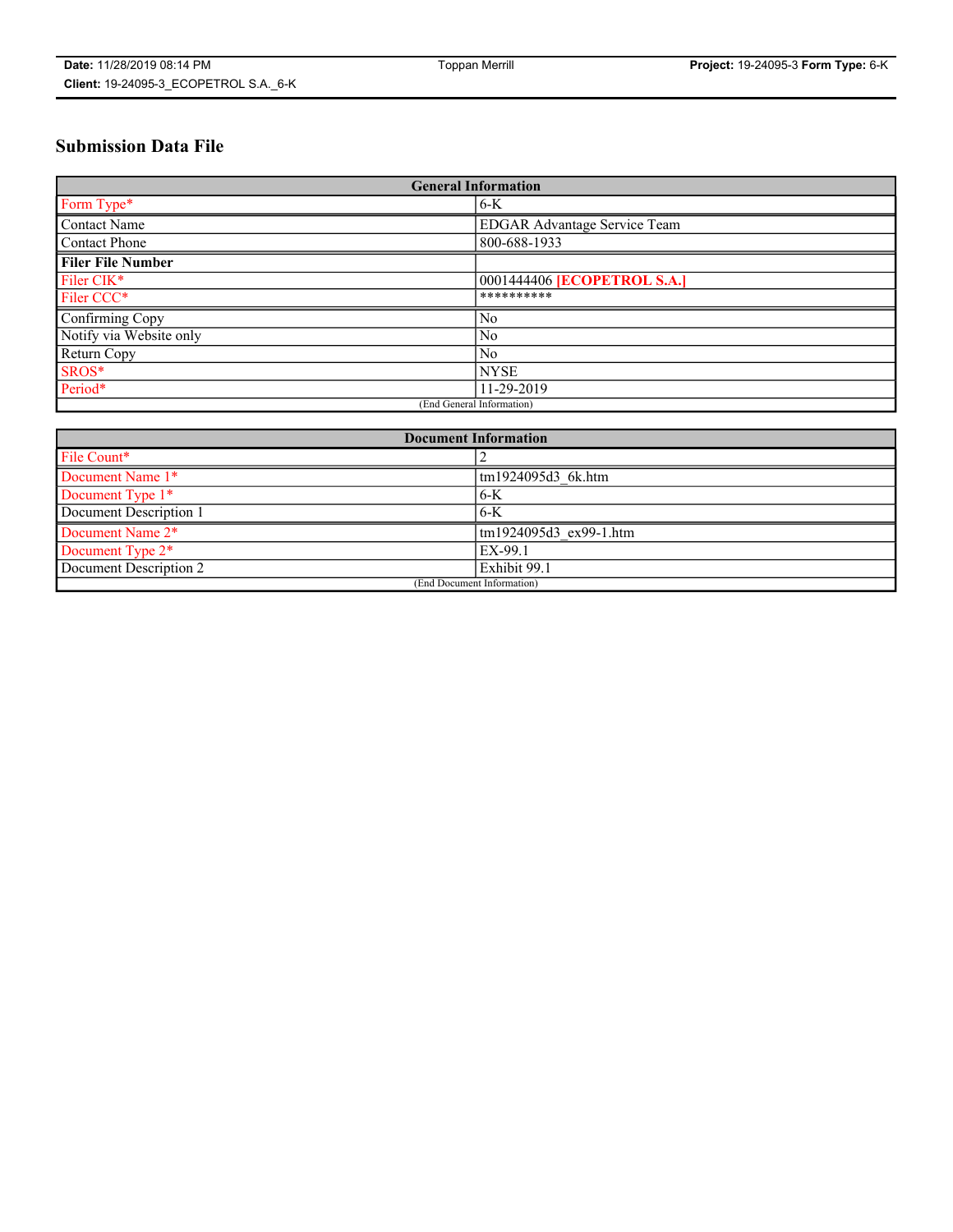### **UNITED STATES SECURITIES AND EXCHANGE COMMISSION Washington, D.C. 20549**

## **FORM 6-K**

### **REPORT OF FOREIGN PRIVATE ISSUER PURSUANT TO RULE 13a-16 OR 15d-16 UNDER THE SECURITIES EXCHANGE ACT OF 1934**

For the month of November, 2019

Commission File Number 001-34175

## ECOPETROL S.A.

(Exact name of registrant as specified in its charter)

N.A.

(Translation of registrant's name into English)

COLOMBIA

(Jurisdiction of incorporation or organization)

Carrera 13 No. 36 – 24 BOGOTA D.C. – COLOMBIA

(Address of principal executive offices)

Indicate by check mark whether the registrant files or will file annual reports under cover of Form 20-F or Form 40-F.

Form 20-F  $\boxtimes$  Form 40-F  $\Box$ 

Indicate by check mark if the registrant is submitting the Form 6-K in paper as permitted by Regulation S-T Rule 101(b)(1)

 $Yes \Box$  No  $\boxtimes$ 

Indicate by check mark if the registrant is submitting the Form 6-K in paper as permitted by Regulation S-T Rule 101(b)(7)

 $Yes \Box$  No  $\boxtimes$ 

Indicate by check mark whether the registrant by furnishing the information contained in this form is also thereby furnishing the information to the Commission pursuant to Rule 12g3-2(b) under the Securities Exchange Act of 1934.

 $Yes \Box$  No  $\boxtimes$ 

If "Yes" is marked, indicate below the file number assigned to the registrant in connection with Rule 12g3-2(b): 82- N/A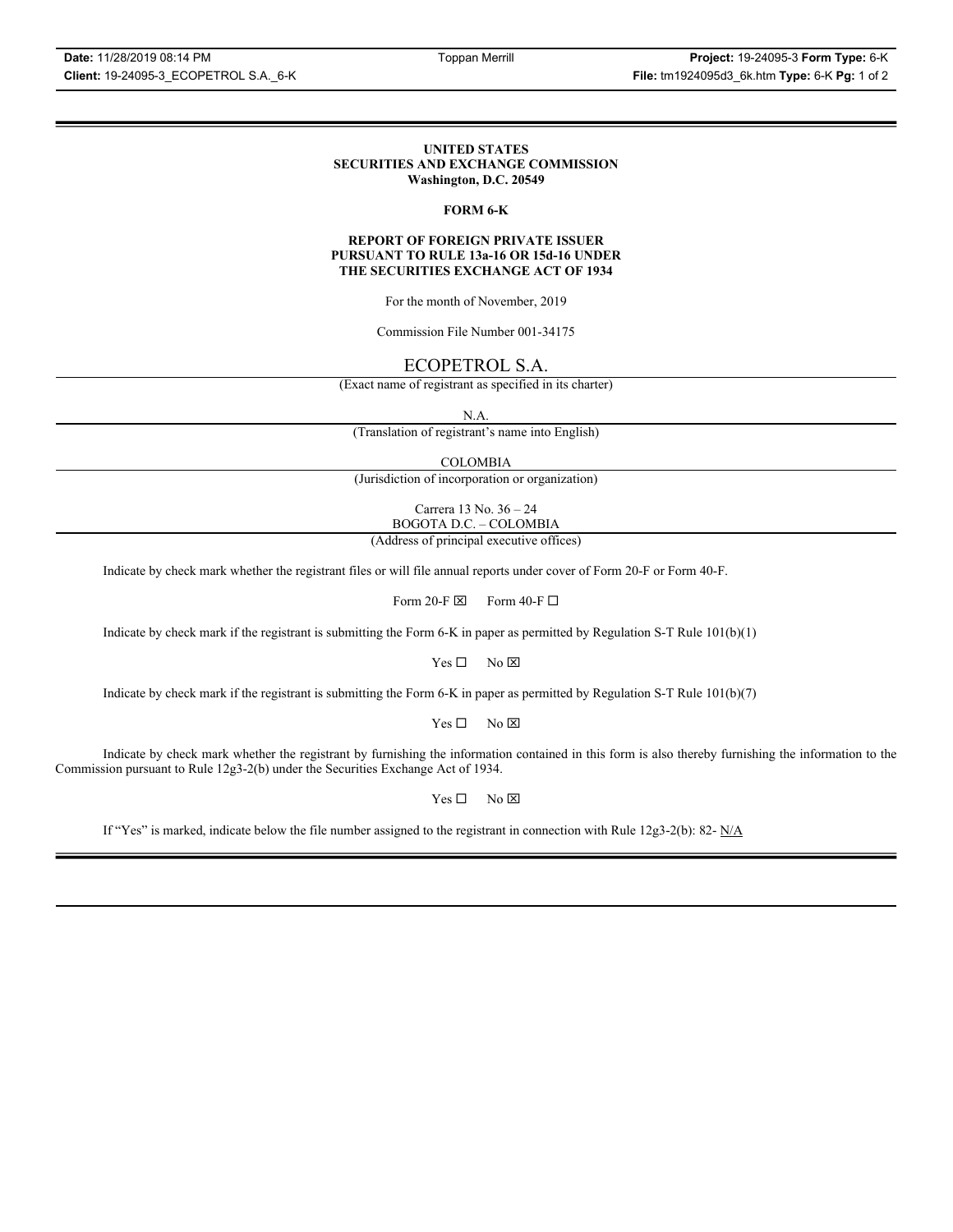### **SIGNATURES**

Pursuant to the requirements of the Securities Exchange Act of 1934, the registrant has duly caused this report to be signed on its behalf by the undersigned, thereunto duly authorized.

Ecopetrol S.A.

By: /s/ Jaime Caballero Uribe

Name: Jaime Caballero Uribe Title: Chief Financial Officer

Date: November 29, 2019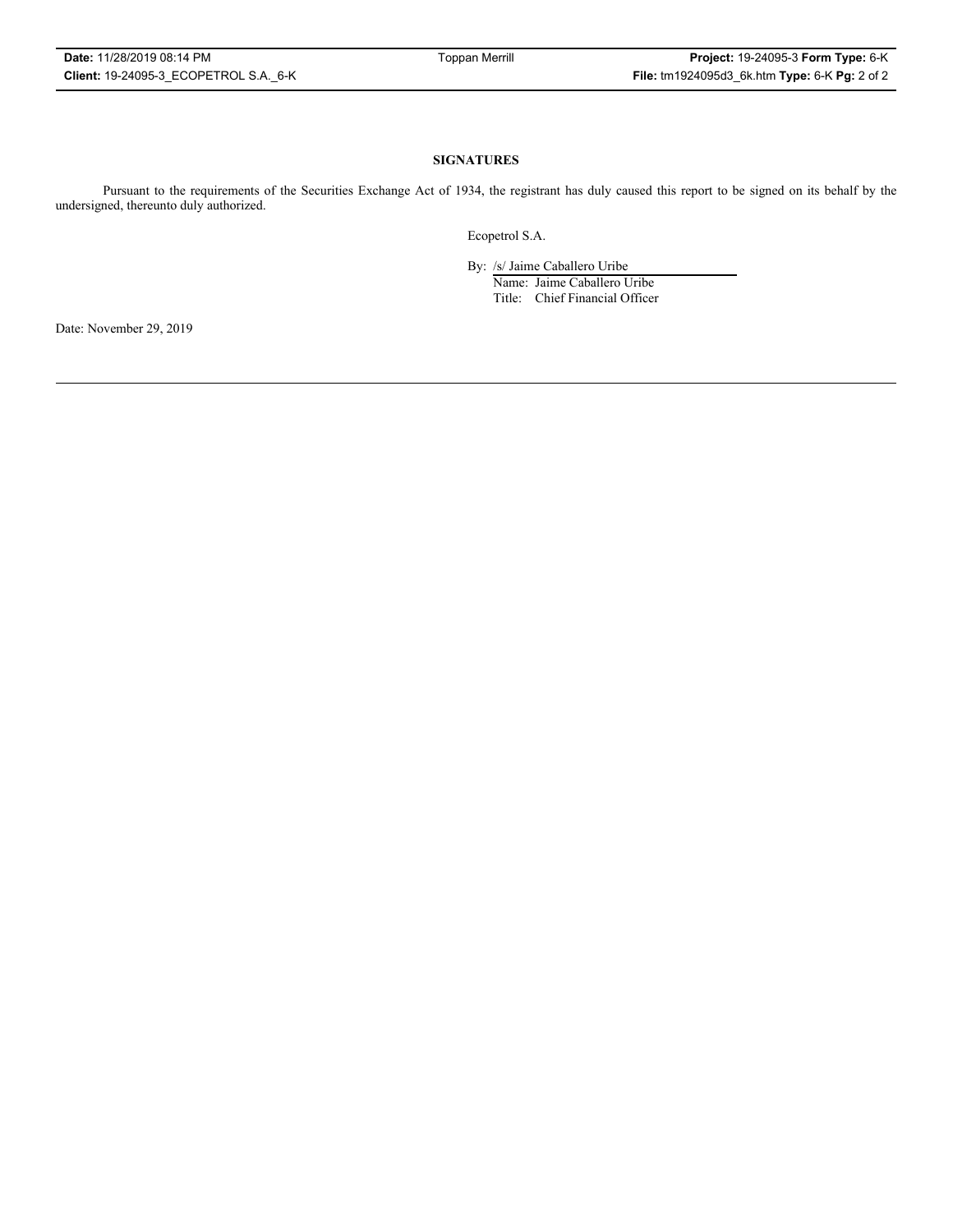**Exhibit 99.1**

# **Ecopetrol Adopts Measures to Guarantee the Adequate Representation of Shareholders at the 2019 Extraordinary General Shareholders' Meeting**

In accordance to Colombian Corporate Law and Securities Regulations concerning illegal, unauthorized and unsafe practices by the issuers of securities, the Board of Directors of Ecopetrol S.A. (BVC: ECOPETROL; NYSE: EC) ("Ecopetrol" or the "Company") approved the following measures to guarantee the adequate representation of the shareholders at the Extraordinary General Shareholders' Meeting to be held on Monday, November 16, 2019 (the "Meeting"):

- 1. Order the Company's management to inform shareholders of their right to be represented at the Meeting through a proxy and the legal requirements that those proxies must satisfy.
- 2. Instruct the Company's employees to participate in reviewing shareholder proxies and not to accept proxies that do not comply with the requirements established by Colombian law.
- 3. Instruct the Company's management to inform the Company's managers and employees that they may not recommend to shareholders that they vote a certain way on any specific item.
- 4. Instruct the Company's management to inform the Company's managers and employees not to suggest, coordinate, or agree with shareholders on the submission of shareholder proposals during the Meeting.
- 5. Instruct the Company's management to inform the Company's managers and employees not to suggest, coordinate or agree with shareholders voting in favor or against any given shareholder proposal presented at the General Shareholders' Meeting.
- 6. Instruct the Company's management to inform shareholders that they cannot grant proxies to persons who are directly, or indirectly, part of the Company's management or employees.
- 7. Instruct the Company's managers to adopt all measures necessary to ensure that the Company's employees act in neutrally when interacting with shareholders.